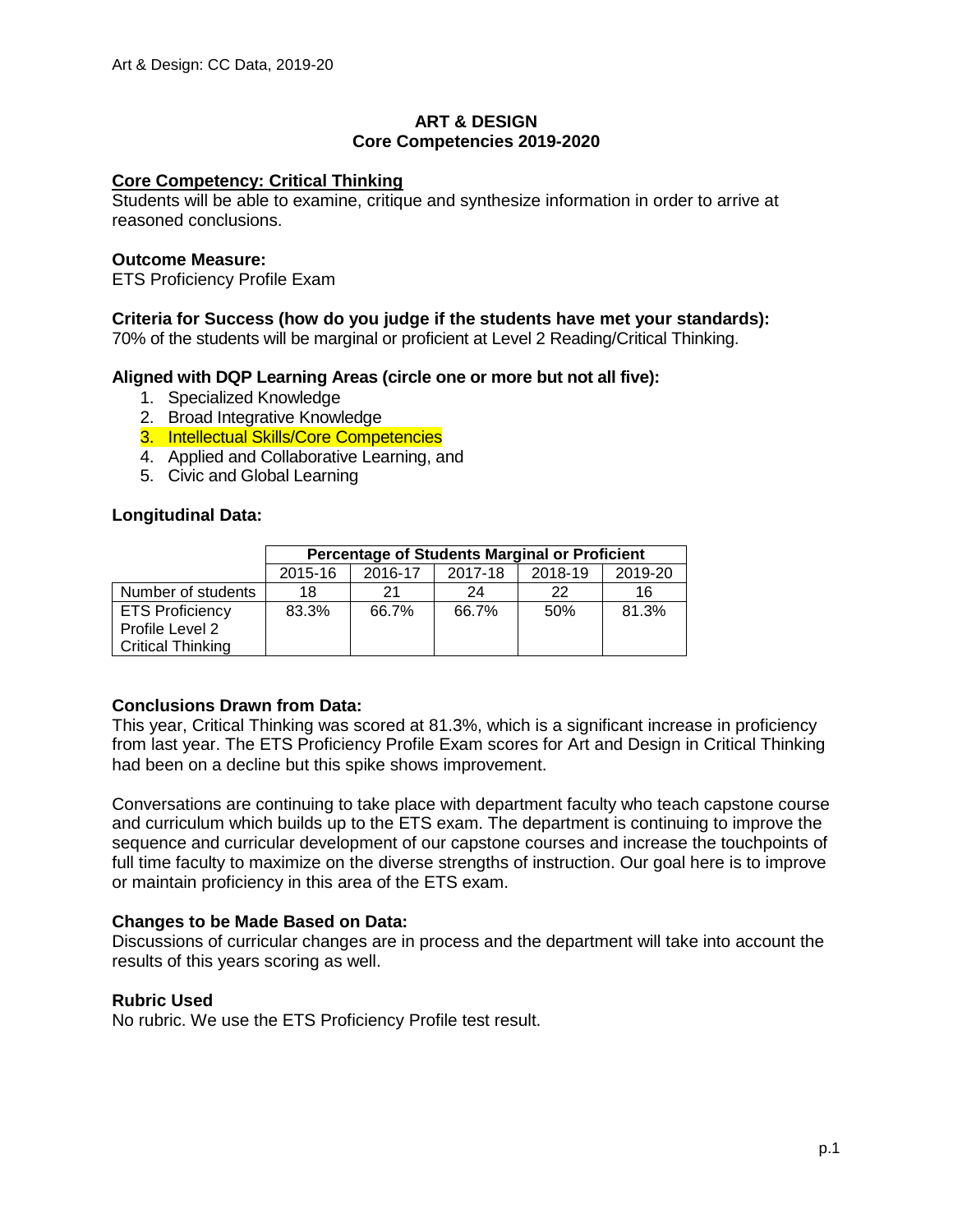## **ART & DESIGN Core Competencies 2019-2020**

### **Core Competency: Written**

Students will be able to effectively express ideas and information to others through written communication.

### **Outcome Measure:**

ETS Proficiency Profile Exam

#### **Criteria for Success (how do you judge if the students have met your standards):**

80% of the students will be marginal or proficient at Level 2 Writing.

## **Aligned with DQP Learning Areas (circle one or more but not all five):**

- 1. Specialized Knowledge
- 2. Broad Integrative Knowledge
- 3. Intellectual Skills/Core Competencies
- 4. Applied and Collaborative Learning, and
- 5. Civic and Global Learning

#### **Longitudinal Data:**

|                        | <b>Percentage of Students Marginal or Proficient</b> |         |         |         |         |  |  |
|------------------------|------------------------------------------------------|---------|---------|---------|---------|--|--|
|                        | 2015-16                                              | 2016-17 | 2017-18 | 2018-19 | 2019-20 |  |  |
| Number of students     | 18                                                   | 21      | 24      | 22      | 16      |  |  |
| <b>ETS Proficiency</b> | 72.2%                                                | 52.4%   | 66.7%   | 68.2%   | 68.8%   |  |  |
| Profile Level 2        |                                                      |         |         |         |         |  |  |
| Writing                |                                                      |         |         |         |         |  |  |

# **Conclusions Drawn from Data:**

This year, Written Communication was scored at 68.8%, which is the  $3<sup>rd</sup>$  year in a row for an increase from the previous year, but it's still below the 80% target for Proficient.

The ETS scores for Art and Design in Written Communication have fluctuated in the past. The 4 year average is 67.62%. The last three years have shown minor fluctuation the recorded scoring while the number of students being captured in this exam have been decreasing.

#### **Changes to be Made Based on Data:**

Discussions of curricular changes continue to advance and we will continue to dialog about the how this data serves the department in reflecting on success of the students graduating from our program. It might be beneficial to be provided an overview of the ETS Exam to better understand how it serves as a valuable assessment tool for Art + Design Majors.

#### **Rubric Used**

No rubric. We use the ETS Proficiency Profile test results.